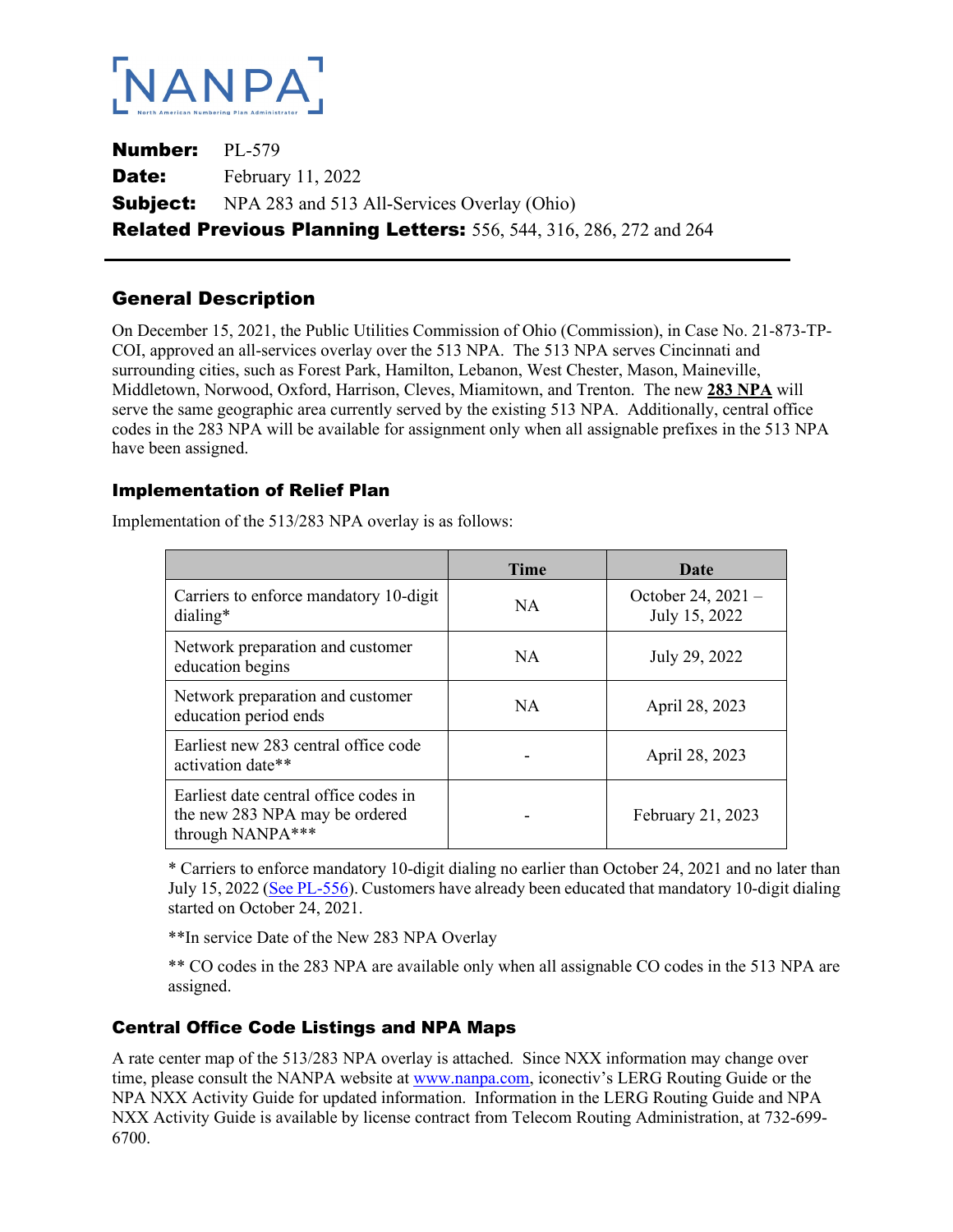## Dialing Plan

| Type of call                                                     | Call terminating in                                                                          | Dialing plan                          |
|------------------------------------------------------------------|----------------------------------------------------------------------------------------------|---------------------------------------|
| Local call                                                       | Home NPA (HNPA) or<br>Foreign NPA (FNPA)<br>(including Extended Area<br>Service (EAS) calls) | 10-digits (NPA-NXX-XXXX) *            |
| Toll call                                                        | <b>HNPA</b> or FNPA                                                                          | $1 + 10$ -digits $(1 + NPA-NXX-XXXX)$ |
| <b>Operator Services</b><br>Credit card, collect,<br>third party | <b>HNPA or FNPA</b>                                                                          | $0 + 10$ -digits $(0 + NPA-NXX-XXXX)$ |

The dialing plan for the 513/283 NPA overlay is as follows:

\* 1+10 digit permissible at each service provider's discretion

#### Network Testing

All international and domestic carriers should ensure that the new 283 NPA has been activated throughout their networks prior to April 28, 2023. The test number to verify the routing to the 283 NPA will be in service beginning January 28, 2023, through May 28, 2023. The test number to verify the routing to the 283 NPA is: 283-283-0283. A recorded announcement will indicate the test call has been successfully completed.

## General Information

The information in this planning letter reflects detailed information about NPA relief activities. The information has been derived from commission orders and from industry implementation decisions. The implementation of the plan described in this letter is the responsibility of individual service providers, and NANPA does not guarantee that the activities and plans will occur exactly as described herein.

## Contact Information

General questions regarding the relief of the NPA 513 NPA should be directed to Cecilia McCabe – NANPA, on 925-420-0130. Questions of a technical nature should be directed to the NPA coordinator of the appropriate service provider.

Attached is a list of service provider and contact information that is provided to assist in the implementation of the relief plan described herein. Because this information is subject to change, NANPA cannot guarantee the completeness or the accuracy of the attached list.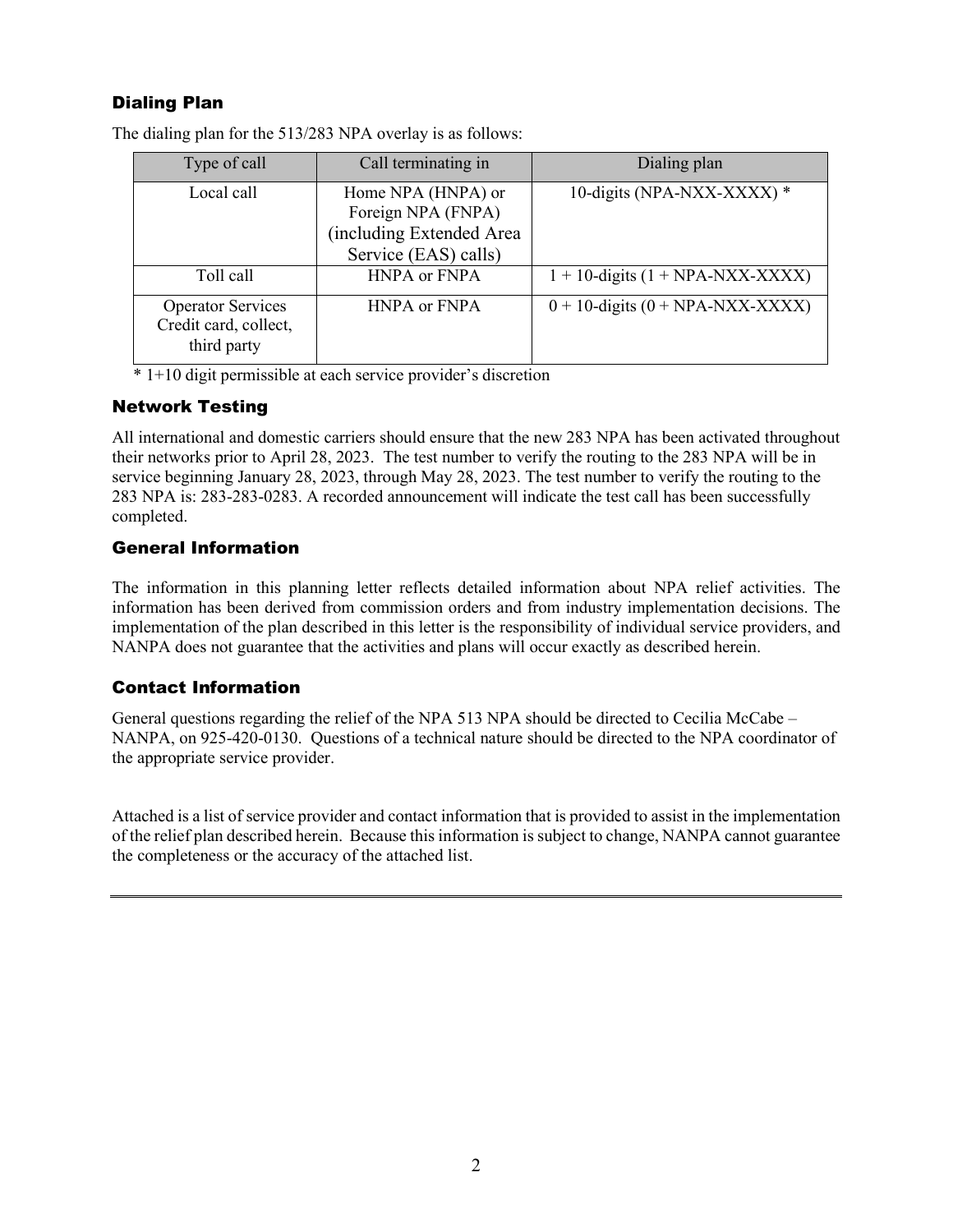## SERVICE PROVIDER CONTACTS:

| <b>NAME</b>         | <b>COMPANY</b>                                                 | <b>TELEPHONE</b> | <b>E-MAIL</b>                                         |
|---------------------|----------------------------------------------------------------|------------------|-------------------------------------------------------|
| Roseann Kendall     | Airus, Inc.                                                    | 312-878-4160     | rkendall@airustel.com                                 |
| Norman Lee          | American Messaging Services                                    | 972-353-1835     | norman.lee@americanmessaging.net                      |
| Sharon Poer         | AT&T / Teleport Communications<br>America / Ohio Bell          | 256-744-7105     | sharon.poer@att.com                                   |
| Robert Brezina      | Bandwidth.com                                                  | 919-297-1072     | rbrezina@bandwidth.com and<br>codeadmin@bandwidth.com |
| Jeffrey Herman      | <b>Boost Mobile</b>                                            | 913-488-9161     | jeffrey.herman@dish.com                               |
| Phoau Xiong         | <b>Brightlink Communications</b>                               | 888-871-4575     | lnp@brightlink.com                                    |
| Dana Crandall       | Cellco Partnership DBA Verizon<br>Wireless                     | 682-831-3662     | dana.crandall@verizonwireless.com                     |
| Rita Schmitz        | Century Link (Lumen) / Global<br>Crossing Local Services / ICG | 608-796-5600     | rita.schmitz@lumen.com                                |
| Melissa McKee       | Cincinnati Bell / CBTS<br><b>Technology Solutions</b>          | 513-566-8610     | melissa.mckee@cinbell.com                             |
| Cathy Setser        | Cincinnati Bell / CBTS<br><b>Technology Solutions</b>          | 513-565-2890     | cathy.setser@cinbell.com                              |
| Randy Showalter     | Citynet Ohio                                                   | 614-364-7869     | randy.showalter@citynet.net                           |
| Margaret Reynolds   | Commio                                                         | 984-203-8838     | Meghan@commio.com                                     |
| Sam Shiffman        | Commio                                                         | 737-867-5001     | sam@gocommio.com                                      |
| Deborah Anstead     | <b>CSC</b> Wireless                                            | 516-803-6232     | deborah.anstead@alticeusa.com                         |
| <b>Kathy Rogers</b> | Dish Wireless                                                  | 303-706-5134     | kathy.rogers@dish.com                                 |
| Melinda Yost        | Dish Wireless                                                  | 720-341-0182     | melinda.yost@dish.com                                 |
| Douglas Osborne     | <b>Exiant Communications</b>                                   | 570-709-5525     | dosborne@exiantcom.com                                |
| Ellen Washbon       | Frontier Communications /<br>Frontier North                    | 585-777-1165     | Ellen.Washbon@ftr.com                                 |
| Michael Scarborough | Frontier Communications /<br>Frontier North                    | 585-214-0059     | michael.scarborough@ftr.com                           |
| Scott Southron      | HD Carrier                                                     | 725-333-1010     | scott@hdcarrier.com                                   |
| Tim Meade           | Invoxio Incorporated                                           | 239-990-0010     | tim@invoxio.com                                       |
| Douglas Osborne     | IP Horizon                                                     | 570-709-5525     | dosborne@iphorizon.com                                |
| Rita Schmitz        | Level 3 Communications / Level 3<br>Telecom                    | 608-796-5600     | rita.schmitz@lumen.com                                |
| Anne Chism          | Little Miami Communications                                    | 608-824-0266     | anne.chism@tdstelecom.com                             |
| Paul Nejedlo        | Little Miami Communications                                    | 608-664-4659     | paul.nejedlo@tdstelecom.com                           |
| Sharon Poer         | New Cingular Wireless PCS,                                     | 256-744-7105     | sharon.poer@att.com                                   |
| Joani O'Neill       | Onvoy (RadiantIQ)                                              | 406-496-6522     | joani.oneill@inteliquent.com                          |
| Paul Belote         | Onvoy (RadiantIQ)                                              | 202-900-1297     | paul.belote@inteliquent.com                           |
| Bryan Bethea        | Onvoy (RadiantIQ)                                              | 312-380-4549     | bryan.bethea@inteliquent.com                          |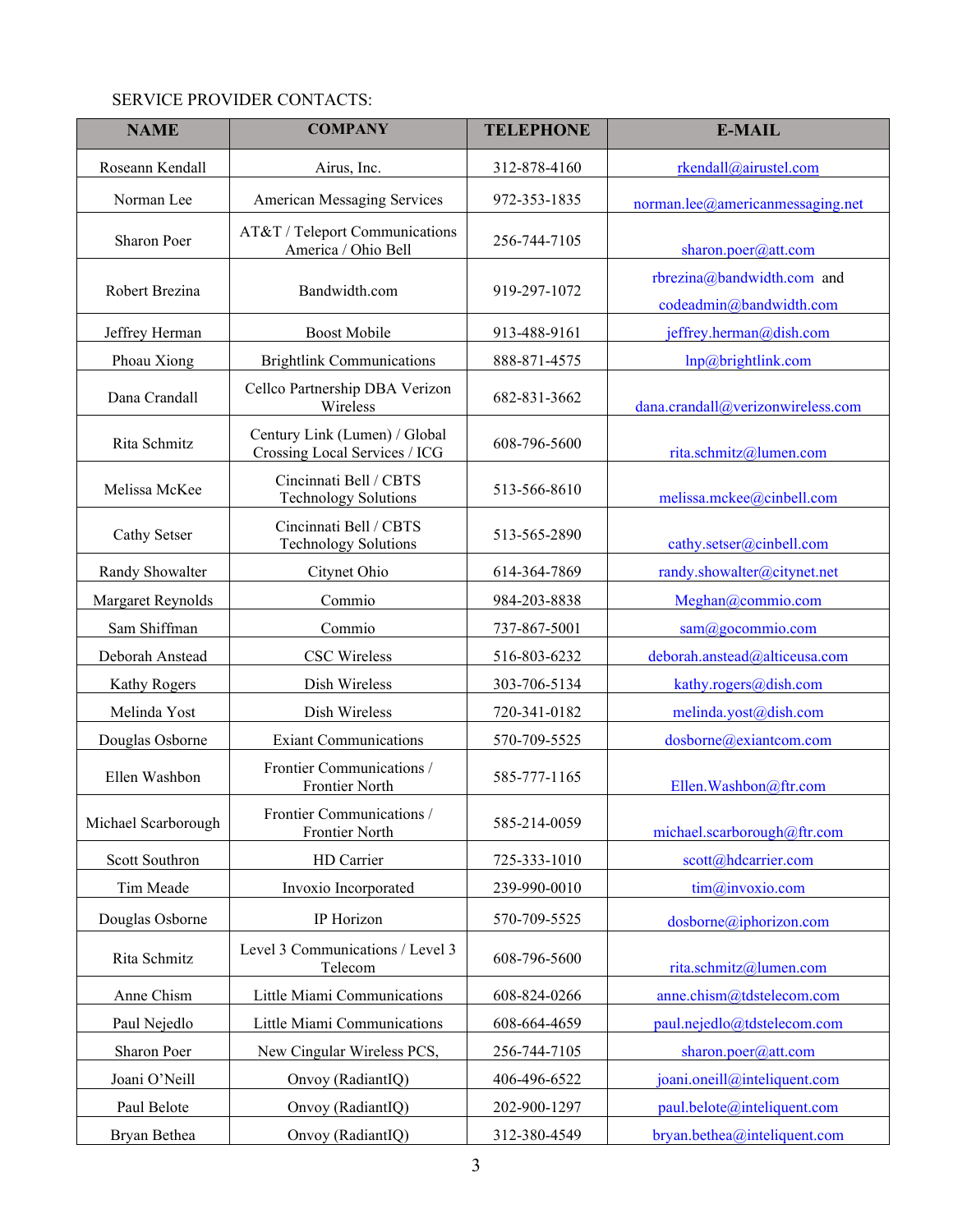| Jami Perez             | Peerless Network of Ohio /<br>WaveNation       | 312-766-1524 | jperez@peerlessnetwork.com        |
|------------------------|------------------------------------------------|--------------|-----------------------------------|
| <b>Holly Nagel</b>     | PNG Telecommunications DBA<br>Power Net Global | 513-645-4775 | hnagel@powernetco.com             |
| Tom Hadden             | Simwood                                        | 615-814-0102 | thomas.hadden@simwood.com         |
| Fernando de Moura      | Telnyx                                         | 888-980-9750 | fernandom@telnyx.com              |
| Prakhar Mishra         | Telnyx                                         | 312-945-7420 | prakhar@telnyx.com                |
| Tessa Whiteside        | Telnyx                                         | 312-270-8238 | tessa@telnyx.com                  |
| Nick Olsen             | Terra Nova Telecom                             | 321-428-8880 | nick@tntelecom.net                |
| Matt Nolan             | Time Warner Cable                              | 704-206-6770 | matthew.nolan@charter.com         |
| Karen Riepenkroger     | T-Mobile / Metro PCS                           | 913-315-8546 | karen.s.riepenkroger@t-mobile.com |
| Shaunna Forshee        | T-Mobile / Metro PCS                           | 913-315-9108 | shaunna.l.forshee@T-Mobile.com    |
| Glenn Dalgliesh        | Ton80 Communications                           | 443-912-1000 | glenn@ton80com.com                |
| <b>Bret Mingo</b>      | Ton80 Communications                           | 202-437-5219 | bret@coretel.net                  |
| <b>Allyson Blevins</b> | Twilio                                         | 314-789-0272 | ablevins@twilio.com               |
| Mark Burns             | <b>USA Mobility Wireless</b>                   | 972-801-0515 | mark.burns@spok.com               |
| Craig Wilkins          | <b>USA Mobility Wireless</b>                   | 972-801-0207 | craig.wilkins@spok.com            |
| Laura Dalton           | Verizon / MCIMetro                             | 914-821-9686 | laura.r.dalton@verizon.com        |
| Chanda Brown           | Verizon / MCIMetro                             | 908-559-2339 | chanda.brown@verizon.com          |
| Michael Ortega         | Vonage America                                 | 703-304-8288 | michael.ortega@vonage.com         |
| Andrew Nickerson       | Wide Voice                                     | 562-521-7000 | anickerson@widevoice.com          |
| Scott Terry            | Windstream / Nuvox                             | 501-748-5397 | scott.a.terry@windstream.com      |
| Ed Webber              | Windstream / Nuvox                             | 585-340-2854 | edward.webber@windstream.com      |
| <b>Bob Salvo</b>       | <b>YMAX Communications Corp</b>                | 908-806-2784 | bob.salvo@ymaxcorp.com            |